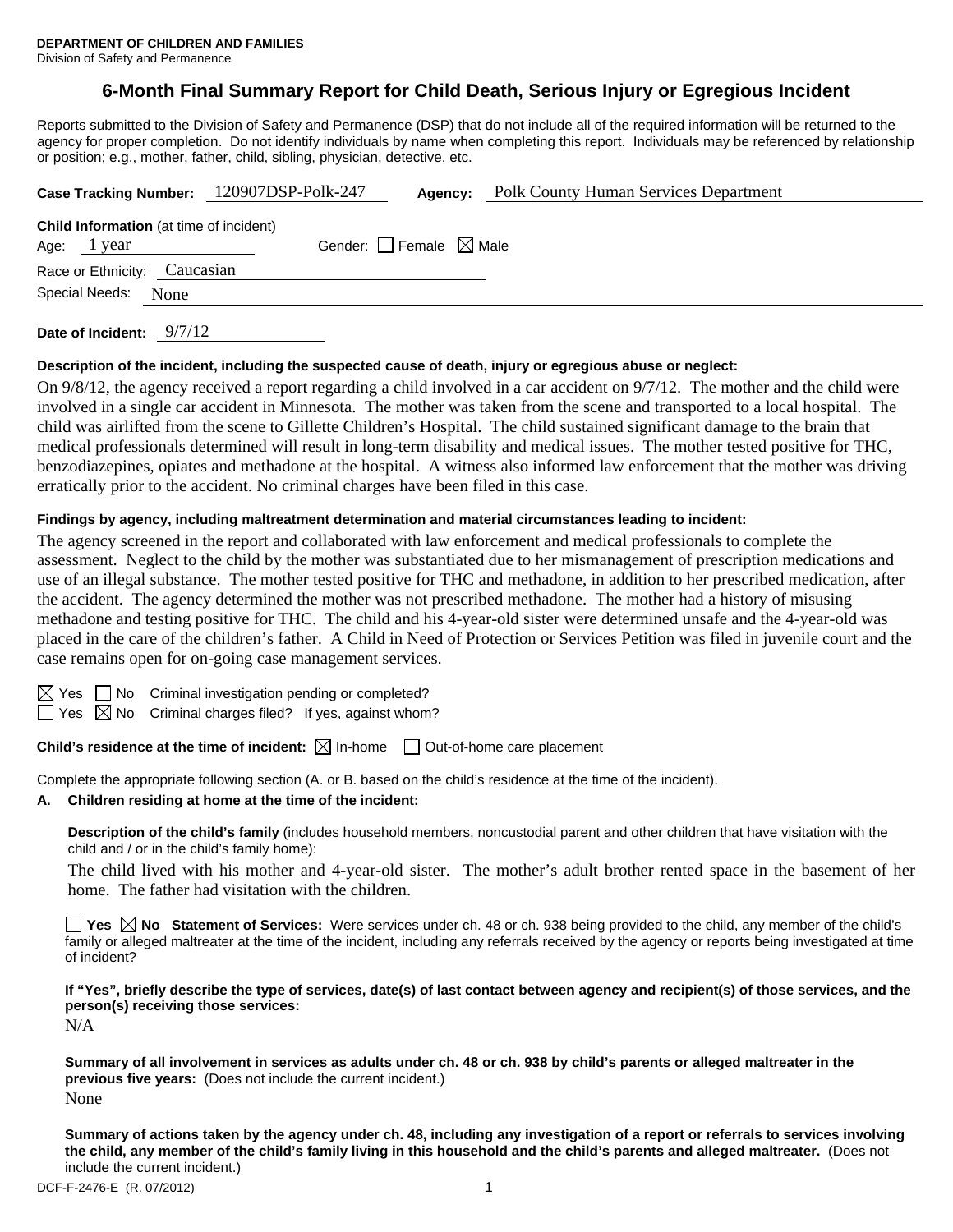(Note: Screened out reports listed in this section may include only the date of the report, screening decision, and if a referral to services occurred at Access. Reports that do not constitute a reasonable suspicion of maltreatment or a reason to believe that the child is threatened with harm are not required to be screened in for an initial assessment, and no further action is required by the agency.)

On 6/23/11, the agency screened in a Services Report. The agency provided voluntary services to the family. The case was closed on 9/30/11.

On 6/30/11, the agency screened out a report of neglect to the children by the mother.

On 9/13/11, the agency screened out a report of neglect to the children by the mother.

### **Summary of any investigation involving the child, any member of the child's family and alleged maltreater conducted under ch. 48 or ch. 938 and any services provided to the child and child's family since the date of the incident:**

The agency screened in the report regarding the traffic accident which left the child injured. Neglect by the mother was substantiated due to the mother's misuse of prescription medications and use of an illegal drug. On 9/18/12, the agency received a report that the mother was leaving the 4-year-old unattended when visiting the hospital. Neglect to the 4-yearold by the mother was also substantiated. The children were determined unsafe and taken into protective custody and the 4 year-old was placed in the care of the father. A Child in Need of Protection or Services Petition was filed in juvenile court and the case remains open for on-going case management services.

### **B. Children residing in out-of-home (OHC) placement at time of incident:**

### **Description of the OHC placement and basis for decision to place child there:**

# **Description of all other persons residing in the OHC placement home:**

**Licensing history:** Including type of license, duration of license, summary of any violations by licensee or an employee of licensee that constitutes a substantial failure to protect and promote the welfare of the child.

# **Summary of any actions taken by agency in response to the incident:** (Check all that apply.)

| $\boxtimes$  | Screening of Access report                           | Attempted or successful reunification             |
|--------------|------------------------------------------------------|---------------------------------------------------|
|              | Protective plan implemented                          | Referral to services                              |
| <b>RADMA</b> | Initial assessment conducted                         | Transportation assistance                         |
|              | Safety plan implemented                              | Collaboration with law enforcement                |
|              | Temporary physical custody of child                  | Collaboration with medical professionals          |
|              | Petitioned for court order / CHIPS (child in need of | Supervised visitation                             |
|              | protection or services                               | Case remains open for services                    |
|              | Placement into foster home                           | Case closed by agency                             |
|              | <b>Placement with relatives</b>                      | Initiated efforts to address or enhance community |
| $\boxtimes$  | Ongoing Services case management                     | collaboration on CA/N cases                       |
|              |                                                      | Other (describe):                                 |
|              |                                                      |                                                   |

# **FOR DSP COMPLETION ONLY:**

**Summary of policy or practice changes to address issues identified during the review of the incident:** 

Under the Child Welfare Disclosure Act (Section 48.981(7)(cr), Stats.), the DSP completes a 90-day review of the agency's practice in each case reported under the Act. The DSP completed a review of the incident in case #120907DSP-Polk-247 and prior reports involving the family. The review found: CPS Report dated September 7, 2012 was not screened within 24 hours as required by statute and standards. The CPS report did accurately identify possible impending danger threats and response times were assigned in accordance with statute and standards. The review also found that a CPS report sent to the agency on September 13, 2011 with similar concerns for the welfare of the child was erroneously screened-out by the agency and as not screened in accordance with statute and standards. Insufficient information was taken at access in the areas of child functioning, parent functioning, family functioning, presence of domestic violence, and description of injury to the child(ren).

The Initial Assessments completed in conjunction with the September 7, 2012 CPS report contained insufficient information in the areas of maltreatment, child functioning, adult functioning, disciplinary approaches, family functioning, and parenting practices. The collateral sources were not utilized for information gathering, the safety